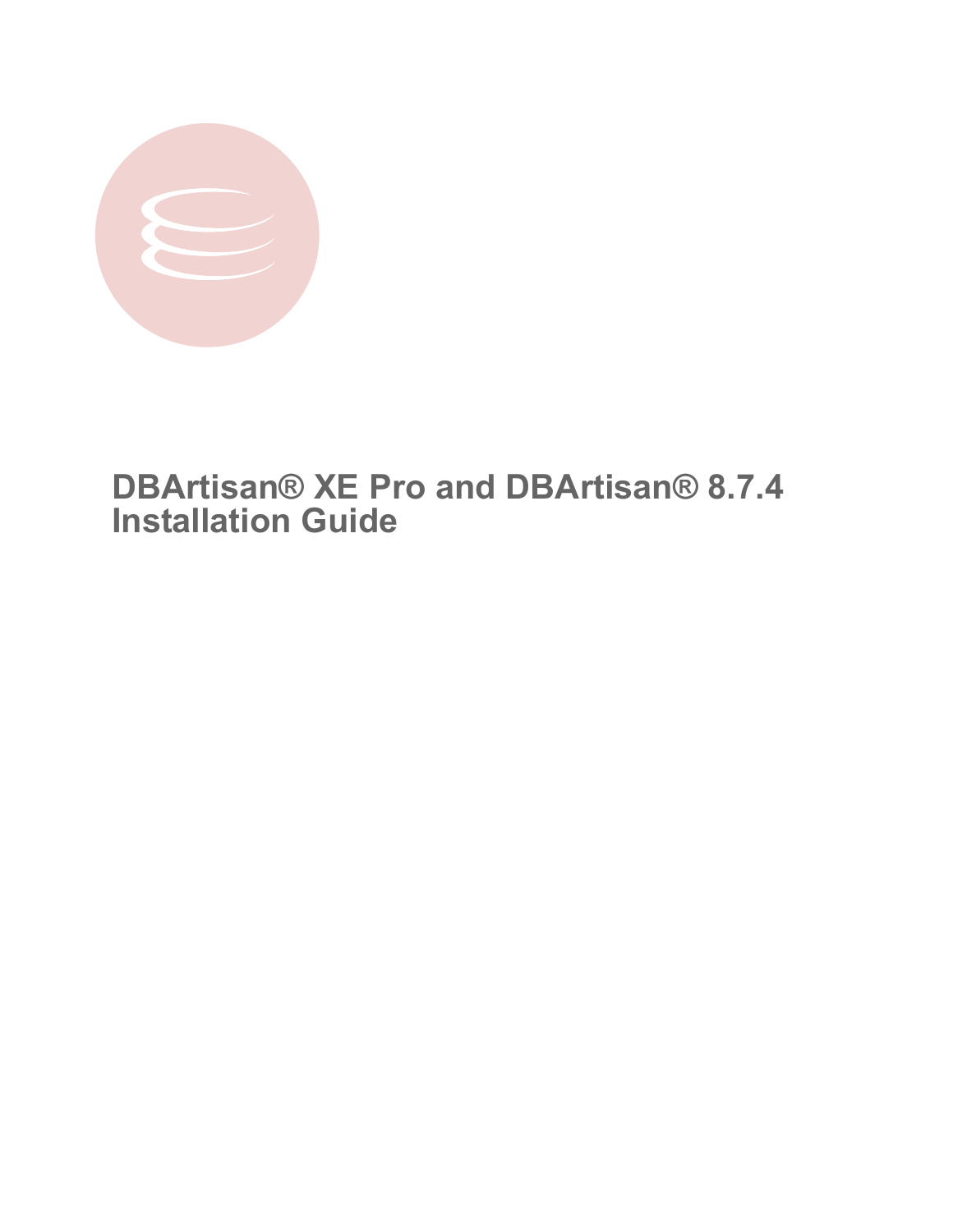© 2010 Embarcadero Technologies, Inc. Embarcadero, the Embarcadero Technologies logos, and all other Embarcadero Technologies product or service names are trademarks or registered trademarks of Embarcadero Technologies, Inc. All other trademarks are property of their respective owners.

Embarcadero Technologies, Inc. is a leading provider of award-winning tools for application developers and database professionals so they can design systems right, build them faster and run them better, regardless of their platform or programming language. Ninety of the Fortune 100 and an active community of more than three million users worldwide rely on Embarcadero products to increase productivity, reduce costs, simplify change management and compliance and accelerate innovation. The company's flagship tools include: Embarcadero® Change Manager™, CodeGear™ RAD Studio, DBArtisan®, Delphi®, ER/Studio®, JBuilder® and Rapid SQL®. Founded in 1993, Embarcadero is headquartered in San Francisco, with offices located around the world. Embarcadero is online at www.embarcadero.com.

April 12, 2010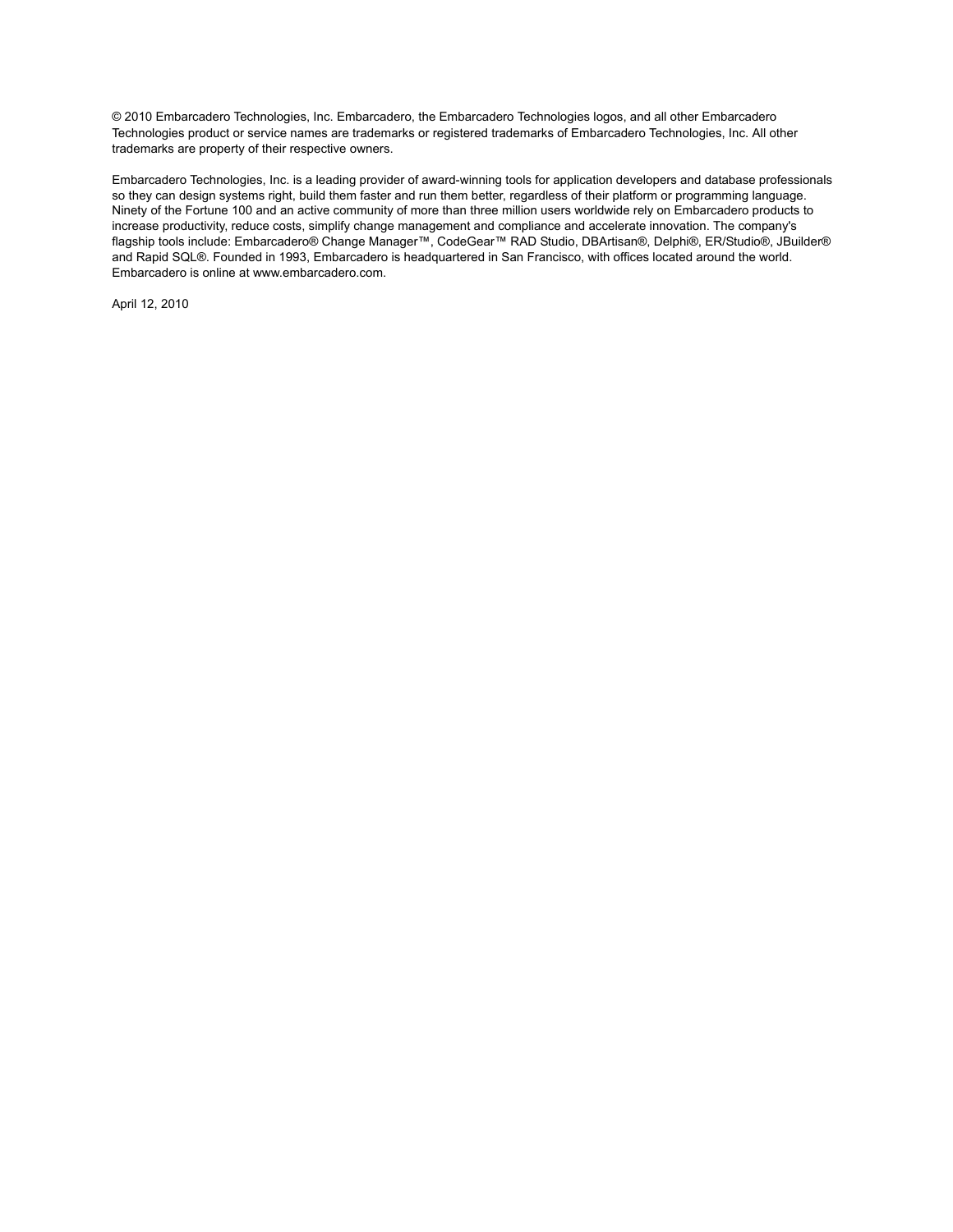# **Contents**

 **>**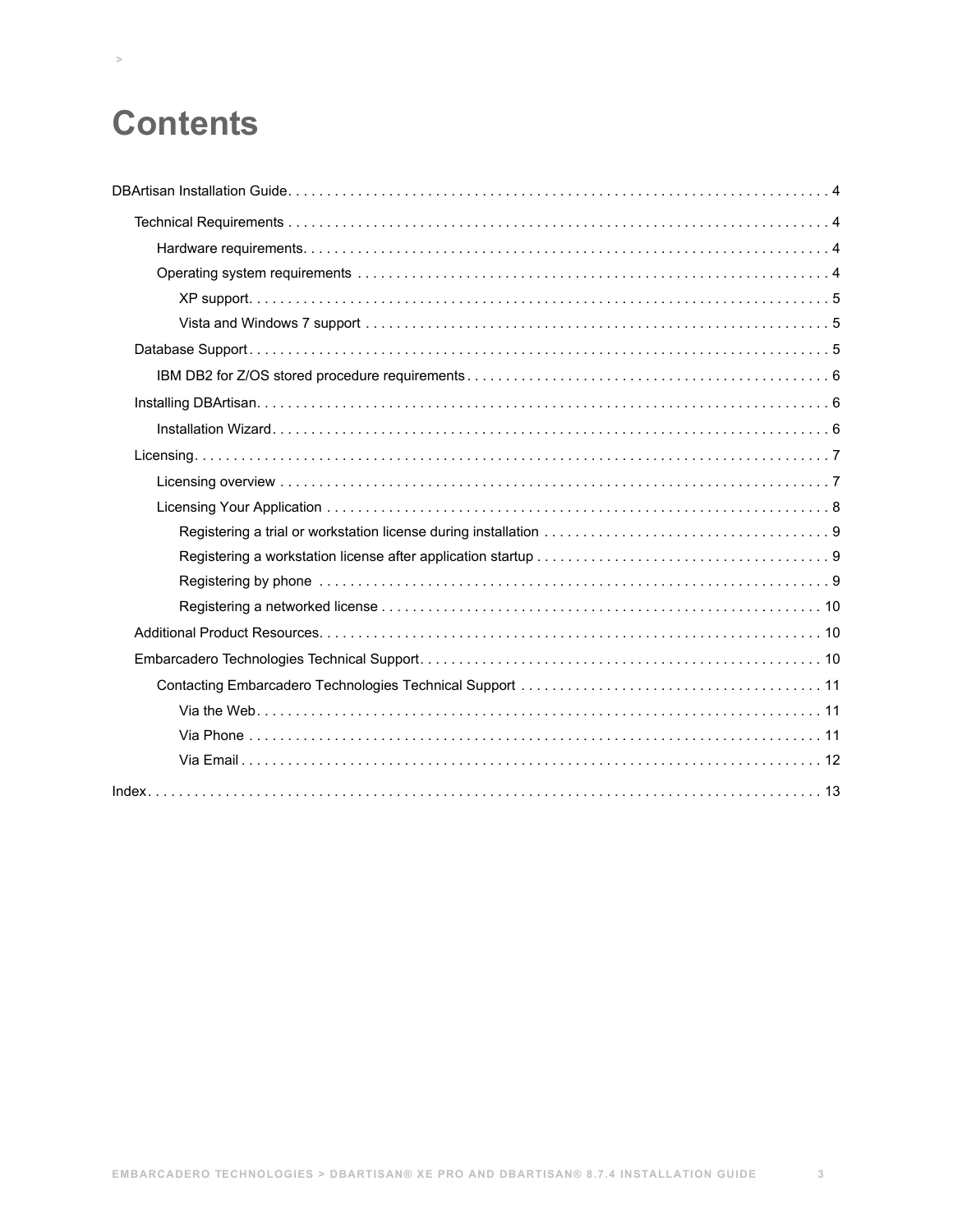# <span id="page-3-0"></span>**DBArtisan Installation Guide**

Before you can register any Embarcadero Technologies application, you must meet the minimum technical requirements. If you meet all the minimum technical requirements, you can install DBArtisan. After installation, you must license the application.

The following topics walk you through this process:

- [Technical Requirements](#page-3-1)
- [Database Support](#page-4-2)
- [Installing DBArtisan](#page-5-1)
- <span id="page-3-4"></span>• [Licensing](#page-6-0)

Lastly, for more information, see [Additional Product Resources.](#page-9-1)

# <span id="page-3-1"></span>**Technical Requirements**

DBArtisan is a 32-bit application that runs in a Microsoft Windows environment. Before using DBArtisan, please verify that your environment meets the following requirements:

- Microsoft Internet Explorer 5.5 or later
- [Hardware requirements](#page-3-2)
- [Operating system requirements](#page-3-3)
	- **NOTE:** Users need full registry privileges during the installation and access to the keys under HKEY\_CURRENT\_USER in the registry after installation.

# <span id="page-3-2"></span>**Hardware requirements**

Embarcadero Technologies recommends the following minimum hardware requirements:

- <span id="page-3-5"></span>• 500 MB of memory
- <span id="page-3-6"></span>• 500 MB of disk space

# <span id="page-3-3"></span>**Operating system requirements**

DBArtisan supports the following operating systems:

- Windows 7
- Windows XP
- Windows Vista

For more information, see [XP support](#page-4-0) and [Vista and Windows 7 support](#page-4-1).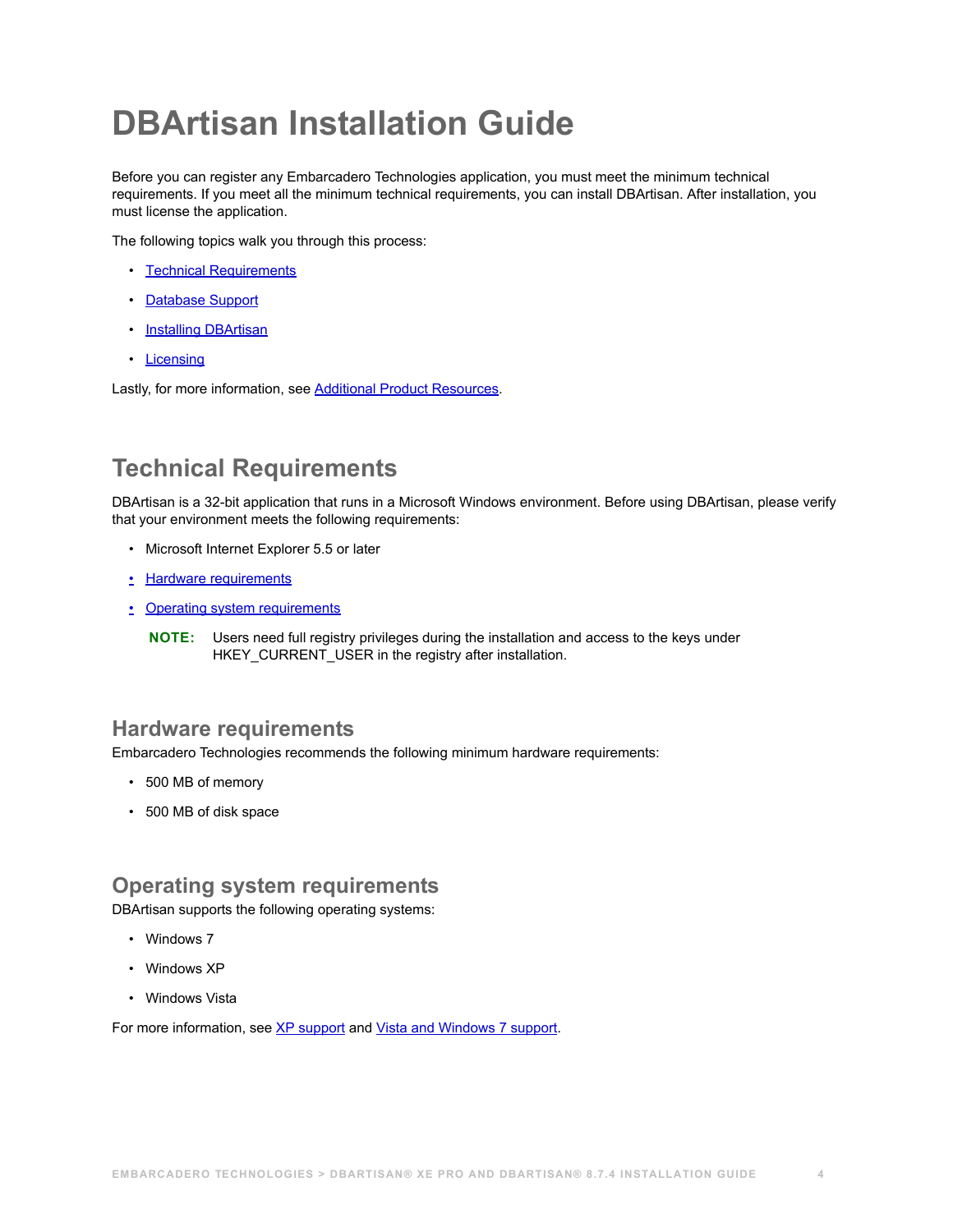## <span id="page-4-0"></span>**XP support**

 **>** 

Windows XP has two user security groups:

- Users
- Power Users

Microsoft intentionally does not grant members of the Users Group the authority to install applications or make global changes to the system. Restricted Users are members of the Users Group. Standard users belong to the Power Users Group. Microsoft grants members of the Power Users Group the authority to install programs.You must be a member of the Administrators Group in order to install and use Embarcadero Technologies applications.

Because Restricted Users are members of the Users Group, they cannot install and run Embarcadero Technologies applications.

**CAUTION:** You must be a member of the Administrators Group in order to install and use Embarcadero Technologies applications.

To open the Group Membership tab where you can determine your group and review the Microsoft security guidelines:

- 1 On the **Control Panel**, open **User Accounts**.
- 2 On the **Users** tab, select a user and then click the **Properties** button.
- 3 Click the **Group Membership** tab.

### <span id="page-4-1"></span>**Vista and Windows 7 support**

Windows Vista UAC and Windos 7 provide two user types:

- Standard user
- Administrator

DBArtisan can be installed or uninstalled by an administrator or by a standard user using their administrator token. Standard users can run DBArtisan.

**CAUTION:** For the purposes of running DBArtisan, default standard user token privileges should not be modified. Modifying standard user token privileges can result in licensing issues which will prevent DBArtisan from operating properly.

# <span id="page-4-3"></span><span id="page-4-2"></span>**Database Support**

The table below describes the database platforms DBArtisan supports and the server and client requirements:

| <b>Platform</b>                         | Server                                    | <b>Client</b>                                                                                                                                                                                                     |
|-----------------------------------------|-------------------------------------------|-------------------------------------------------------------------------------------------------------------------------------------------------------------------------------------------------------------------|
| IBM DB2 for OS/390<br>(z/OS)            | IBM DB2 for OS/390 (z/OS) v7, v8, and v9. | When going through a DB2 Connect gateway,<br>DB2 Client for Windows 6.0 or later. When<br>going directly to the mainframe from the<br>client, DB2 Connect Personal Edition v6 or<br>higher on the client machine. |
| IBM DB2 for Linux, Unix,<br>and Windows | IBM DB2 Universal Database 8 and 9        | IBM DB2 Client for Windows 7.2 or later.<br><b>NOTE:</b> When using a v8 client, DBArtisan<br>only supports connecting to a v8 Database on<br>Windows, Linux and Unix.                                            |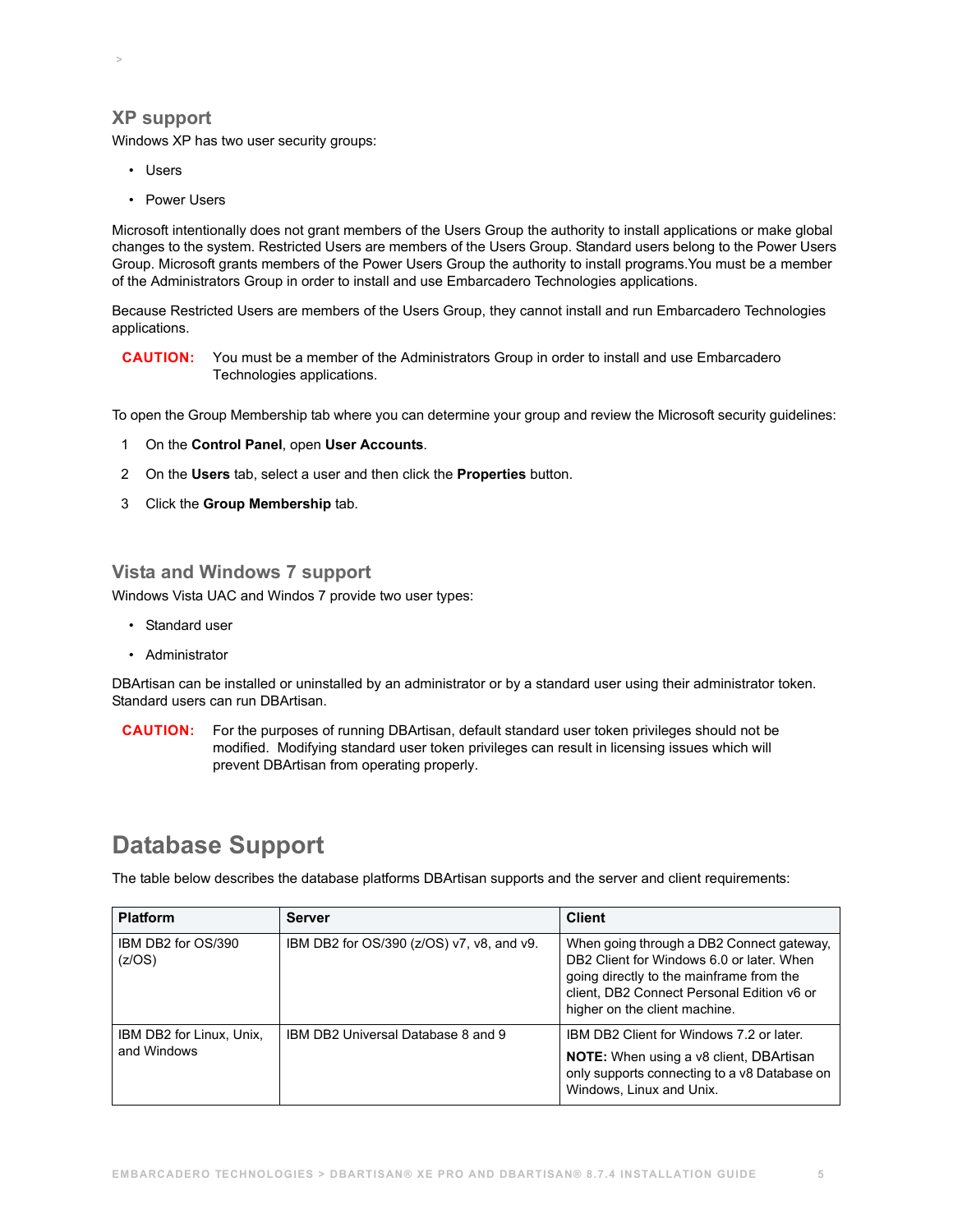| <b>Platform</b>      | Server                                                                                                                                                                                                | <b>Client</b>                       |
|----------------------|-------------------------------------------------------------------------------------------------------------------------------------------------------------------------------------------------------|-------------------------------------|
| Microsoft SQL Server | Microsoft SQL Server 2000, 2005, and 2008                                                                                                                                                             | Microsoft SQL Server Client Library |
|                      | <b>NOTE:</b> For SQL Server 2005 and 2008, only<br>object types like users, logins, roles, config<br>parameters, etc., are supported. We do NOT<br>support Microsoft .NET extensions at this<br>time. |                                     |
| <b>MySQL</b>         | MySQL 4.x. (DBArtisan is tolerant of 5.x but<br>does not support Stored Procedures,<br>Triggers, Views.)                                                                                              | MySQL ODBC driver 3.5.1 and above   |
| Oracle               | Oracle 8i, 9i, 10g, and 11g                                                                                                                                                                           | Oracle SQL*Net Client               |
| Sybase ASE           | Sybase System 12.5, Sybase 15                                                                                                                                                                         | Sybase Open Client                  |

# <span id="page-5-0"></span>**IBM DB2 for Z/OS stored procedure requirements**

When working against an IBM DB2 for z/OS data source, DBArtisan relies on the following stored procedures, provided as an optional installation step in setting up the DB2 subsystem:

• DSNWZP

 **>** 

- DSNUTILS
- ADMIN\_COMMAND\_DSN
- ADMIN\_COMMAND\_DB2

Prior to using DBArtisan against an IBM DB2 for z/OS data source, ensure that these components are installed on the server. See [http://publib.boulder.ibm.com/infocenter/dzichelp/v2r2/topic/com.ibm.db2.doc.inst/stpadd.htm#stpadd](http://publib.boulder.ibm.com/infocenter/dzichelp/v2r2/index.jsp?topic=/com.ibm.db2.doc.inst/stpadd.htm) for more information.

# <span id="page-5-3"></span><span id="page-5-1"></span>**Installing DBArtisan**

To install DBArtisan successfully, you must complete each panel of the *Installation Wizard*. After the installation is complete, we recommend that you reboot your machine before using DBArtisan.

**CAUTION:** To install DBArtisan from the command line, you should be sure to manually uninstall all prior versions of DBArtisan.

# <span id="page-5-2"></span>**Installation Wizard**

The DBArtisan Installation Wizard installs all corresponding files on your machine. The panels presented by the wizard vary depending on whether you are upgrading or performing an initial installation. To proceed to the next panel of the wizard, click **Next**. To cancel the installation process at any time, click **Cancel**.

**NOTE:** If you have not registered a license when you start a DBArtisan installation, you will be prompted to register a license. For more information, see [Licensing.](#page-6-0)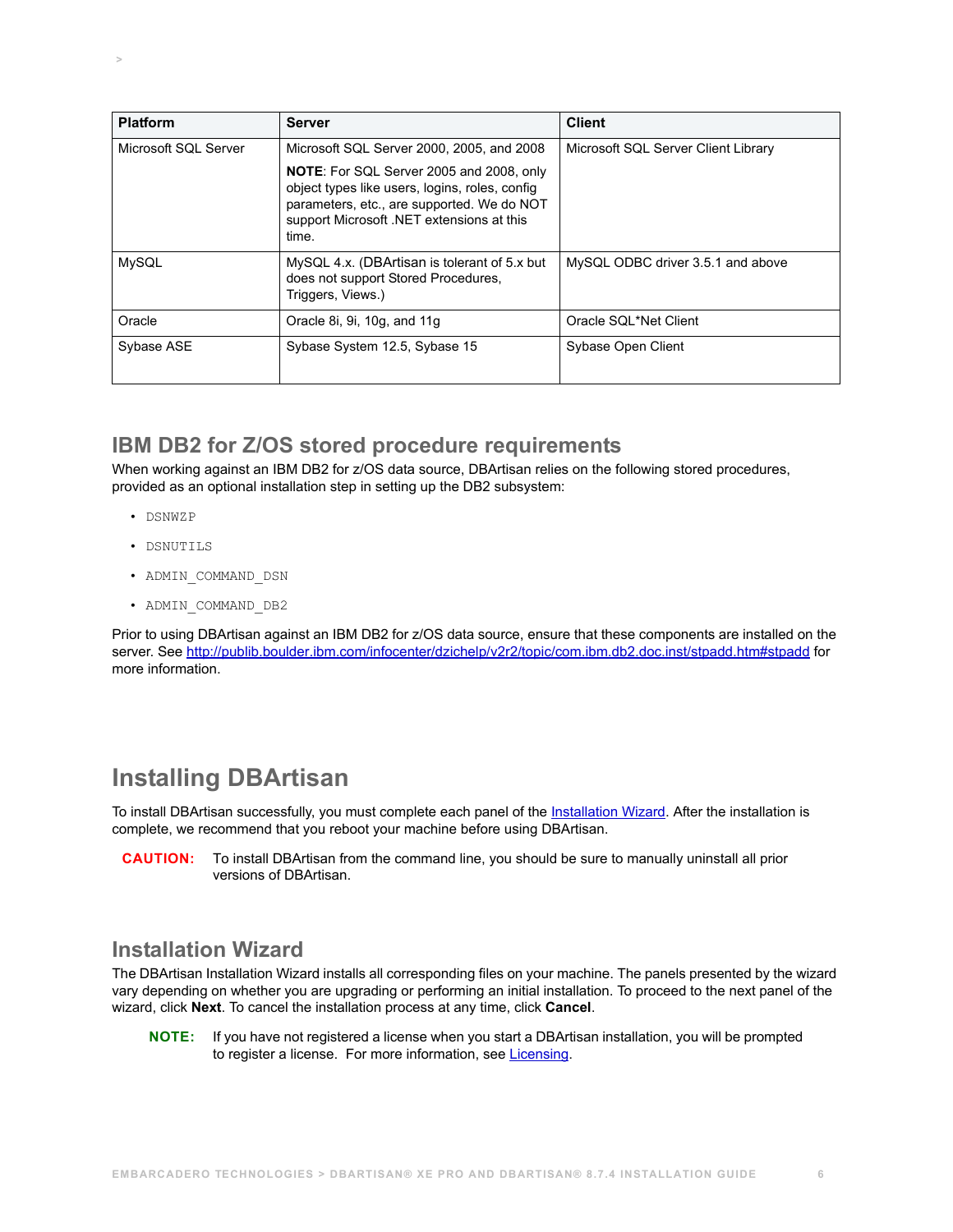Use the following table as a guide to understanding the panels you may encounter when installing DBArtisan:

| Panel                        | <b>Description</b>                                                                                                                                                                                                                                                                                           |
|------------------------------|--------------------------------------------------------------------------------------------------------------------------------------------------------------------------------------------------------------------------------------------------------------------------------------------------------------|
| Welcome                      | The start of the install process.                                                                                                                                                                                                                                                                            |
| License Agreement            | This panel of the Installation Wizard displays the license agreement. To continue the<br>installation, click I accept the terms in the license agreement. You cannot proceed<br>to the next step in the installation if the <b>I DO NOT accept the terms in the license</b><br>agreement option is selected. |
| <b>Destination Folder</b>    | Identify the folder where you want the program files to reside. The default directory<br>is C:\Program Files\Embarcadero\DBA870\.                                                                                                                                                                            |
| <b>Start Menu</b>            | Lets you provide a Start menu group and optionally have an application icon created<br>on the desktop.                                                                                                                                                                                                       |
| <b>Associate Files</b>       | Specify whether you want files with extensions of sql or eqb to be associated with<br>the DBArtisan application.                                                                                                                                                                                             |
| Ready to install the program | Review your settings and click Install to continue the installation process.                                                                                                                                                                                                                                 |
| Installing                   | Displays installation progress.                                                                                                                                                                                                                                                                              |
| Setup Complete               | Finishes the installation process.                                                                                                                                                                                                                                                                           |

# <span id="page-6-0"></span>**Licensing**

 **>** 

Each Embarcadero client application requires one or more licenses in order to run. An Embarcadero product, such as DBArtisan or ER/Studio, has a baseline license which provides basic feature support for that product. In addition, incremental licenses may be required to support specific DBMS platforms, product add-ons, or other functions.

For more information, see the following topics:

- [Licensing overview](#page-6-1)
- [Licensing your application](#page-7-0)

# <span id="page-6-1"></span>**Licensing overview**

The following discussion provides a high-level discussion of key licensing topics and directs you to sources of more detailed information.

#### **Viewing your license type and modules**

The **About**... dialog, available from the **Help** menu, displays your license type and each individual license module currently registered.

#### **License types**

Three kinds of licenses are available: Trial, Workstation, and Networked.

| <b>Trial licenses</b>        | A license for a 14-day, full-featured trial version of the product. The trial license must<br>be registered before you can use the product. |
|------------------------------|---------------------------------------------------------------------------------------------------------------------------------------------|
| <b>Workstation licensing</b> | A license or set of licenses is tied to a particular workstation. The product can only<br>be used on that workstation.                      |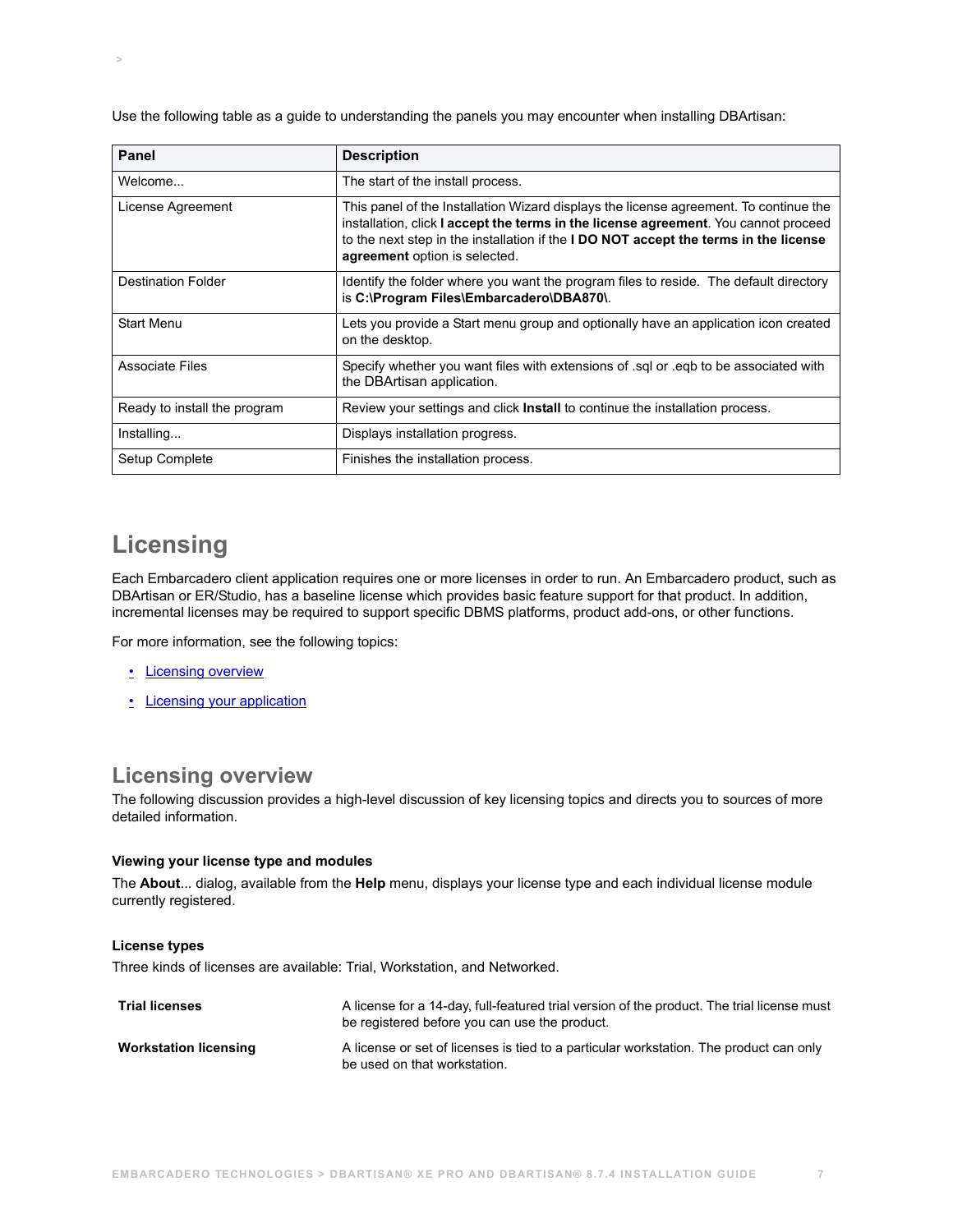**Networked licensing** Networked licenses are administered and distributed by a central License Server (Embarcadero License Center or Acresso FLEXnet Publisher). There are two types of networked licenses: *Concurrent* and *Networked Named User*. With Concurrent licensing, users on different machines take turns using licenses from a shared pool. With Networked Named User licensing, licenses are pre-assigned to specific users setup on the license server's user list. Those users are guaranteed to have licenses available any time.

For a detailed description of licensing options, see <http://www.embarcadero.com/software-licensing-solutions>.

#### **DBArtisan license modules, DBMS-support, and feature availability**

Individual license modules correspond to the DBMS platforms you are licensed to use. In addition, each DBMS license module corresponds to a product edition. The following table indicates feature availability for each license module edition:

| <b>Standard</b>     | Provides baseline support including datasource management, object management,<br>SQL editing and execution, and standard tools and utilities. |
|---------------------|-----------------------------------------------------------------------------------------------------------------------------------------------|
| <b>Professional</b> | Standard edition features plus SQL Debugger and SQL Profiler.                                                                                 |
| Workbench           | Professional edition features plus Performance Analyst, Space Analyst, Capacity<br>Analyst, and Backup Analyst.                               |

#### **DBArtisan XE Pro license modules, DBMS support, and feature availability**

An XE license provides access to all supported DBMS platforms. XE modules and feature availability are as follows:

| <b>XE Pro</b>       | Provides baseline support including datasource management, object management,<br>SQL editing and execution, and standard tools and utilities, SQL Debugger and SQL<br>Profiler. |
|---------------------|---------------------------------------------------------------------------------------------------------------------------------------------------------------------------------|
| <b>Analyst Pack</b> | Provides access to Performance Analyst, Space Analyst, Capacity Analyst, and<br>Backup Analyst.                                                                                 |

#### **Directing queries regarding licenses**

 **>** 

Questions regarding license availability, feature availability, and client or server licensing, should be directed as follows:

- If you work in an organization that uses networked licensing, direct any questions to your site's DBArtisan administrator
- <span id="page-7-1"></span>• If you are using workstation licensing, direct licensing questions to your Embarcadero Technologies representative

# <span id="page-7-0"></span>**Licensing Your Application**

See the following topics for details on registering your product:

[Registering a trial or workstation license during installation](#page-8-0)

[Registering a workstation license after application startup](#page-8-1)

[Registering by phone](#page-8-2)

[Registering a networked license](#page-9-0)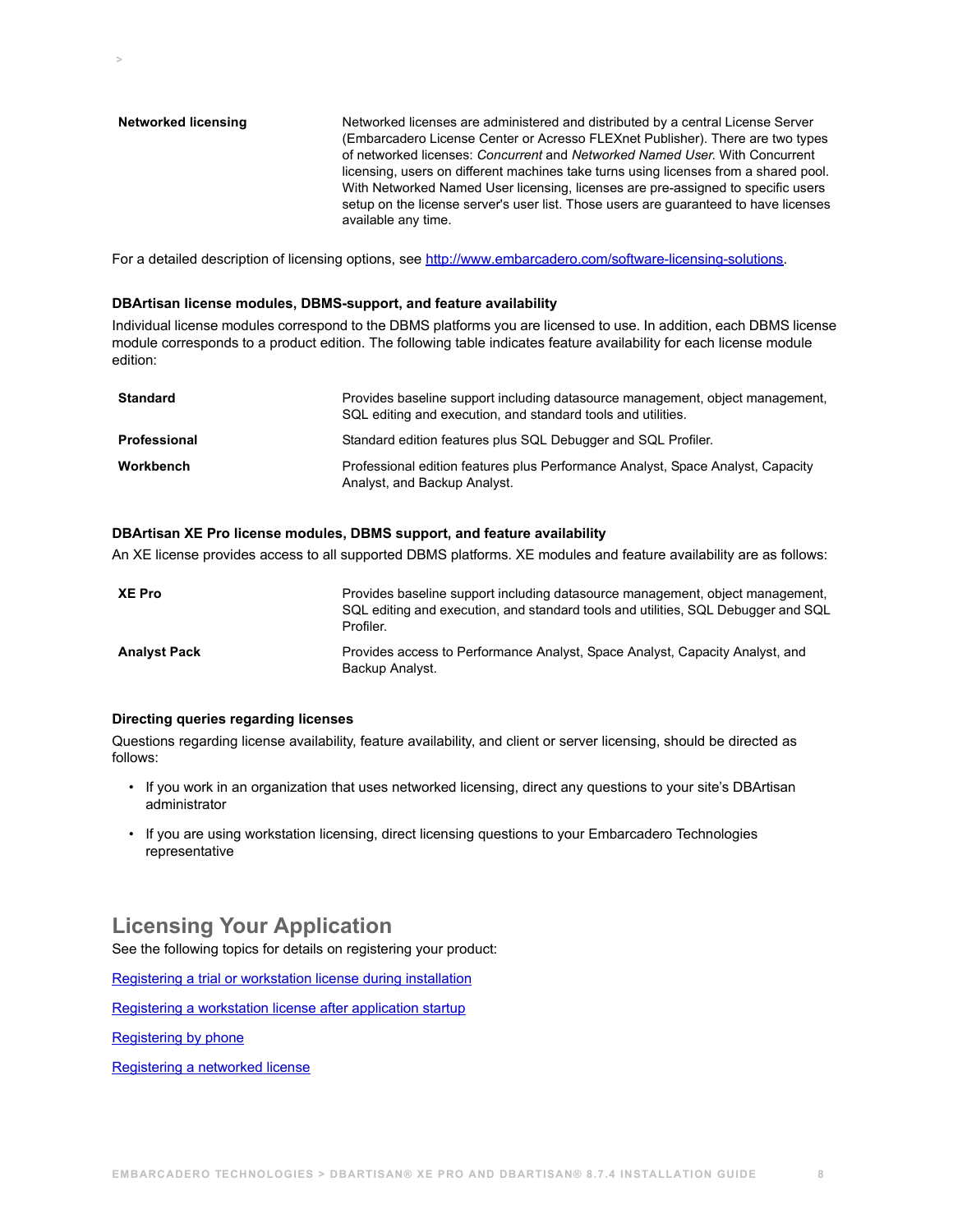## <span id="page-8-0"></span>**Registering a trial or workstation license during installation**

Shortly after initiating download of a trial version of an Embarcadero product, you should receive an email with a serial number you must register during installation. Similarly, if you purchase an Embarcadero product while no trial version is active, you will receive serial number that must be registered during installation.

- 1 Start the installation. An **Embarcadero License Registration** dialog appears.
- 2 Copy the serial number from the email and paste it in the **Serial Number** field.
- 3 Enter your Embarcadero Developer Network account credentials in the **Login or Email** and **Password** fields. If you have not previously created an EDN account, or have forgotten your password, click **I need to create ...** or **I've lost my password**.
- 4 Click **Register**.

 **>** 

Your activation file should be downloaded and installed automatically. If this does not happen, click the **Trouble Connecting? Try Web Registration** link and follow the prompts. If you still have problems, see [Registering by phone.](#page-8-2)

### <span id="page-8-1"></span>**Registering a workstation license after application startup**

The following instructions assume that you have received a workstation license by email and that you currently have a valid trial license. If you did not install a trial version or the trial period has expired, follow the instructions in [Registering a Trial or Workstation License at Application Startup](#page-8-0) instead.

- 1 On the Help menu select **About** and then on the dialog that opens, click **Manage** to open a license manager dialog.
- 2 On the **Serial** menu, select **Add Serial Number**.
- 3 Copy the serial number from the email and paste it in the **Add Serial Number** dialog, then click **OK**.
- 4 Right-click on the serial number you added, and then select **Register** from the context menu. A registration dialog opens.

**NOTE:** The **Registration Code** box shows a machine-specific identifier required with other registration methods.

- 5 Ensure that the **Register using Online Registration** radio box is selected.
- 6 Provide Developer Network credentials in the **Login name or Email** and **Password** boxes. If you have not previously created an EDN account, or have forgotten your password, click **I need to create ...** or **I've lost my password**.
- 7 Click **Register**.
- 8 If prompted to restart the application, click **Yes**.

Your activation file should be downloaded and installed automatically. If this does not happen, click the **Trouble Connecting? Try Web Registration** link and follow the prompts. If you still have problems, see [Registering by phone.](#page-8-2)

### <span id="page-8-2"></span>**Registering by phone**

If you have problems with either of the above procedures, you can register licenses by phone. You will have to provide Developer Network credentials; the registration code displayed in the Embarcadero License Registration dialog that appears when you start an unlicensed application; the product base license serial number; and the license serial numbers for any additional features you have purchased.

For North America, Latin America and Asia Pacific, call (415) 834-3131 option 2 and then follow the prompts. The hours are Monday through Friday, 6:00 A.M. to 6:00 P.M. Pacific time.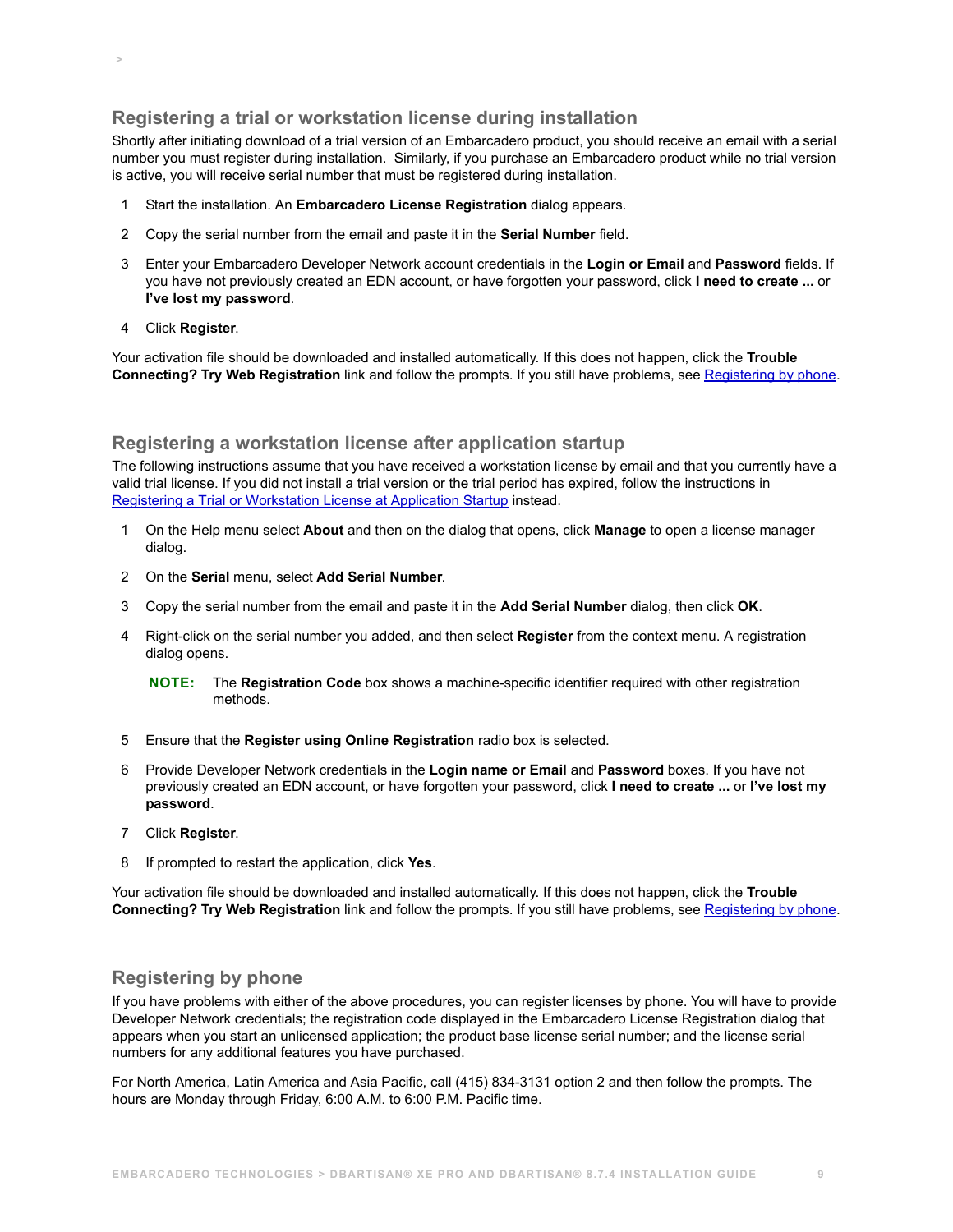For Europe, Africa and the Middle East, call +44 (0)1628-684 494. The hours are Monday to Friday, 9 A.M. to 5:30 P.M. U.K. time.

Shortly after phoning in, you will receive an email containing an activation file. Then do the following:

- 1 Save the file to the desktop or a scratch directory such as c:\temp.
- 1 On the Help menu select **About** and then on the dialog that opens, click **Register**. A registration dialog opens.
- 2 Select the **I have received an activation file (\*.slp or reg\*.txt)** radio box.
- 3 Click the **Browse** button and use the **Select License Activation File** dialog to locate and select the activation file you installed.
- 4 Click the **Import** button to import the activation file and when complete, click the **Finish** button.
- 5 If prompted to restart the application, click **Yes**.

### <span id="page-9-0"></span>**Registering a networked license**

If you work in an organization using Networked licensing, an administrator, department head, or someone providing a similar function will provide you with an activation file.

Once you receive the file, save it to the license subfolder of your product's main installation folder (typically C:\Program Files\Embarcadero\<product><version>\license\), then restart the application.

No additional steps are necessary.

 **>** 

# <span id="page-9-3"></span><span id="page-9-1"></span>**Additional Product Resources**

The Embarcadero Web site is an excellent source for additional product information, including white papers, articles, FAQs, discussion groups, and the Embarcadero Knowledge Base.

Go to [www.embarcadero.com/support](http://www.embarcadero.com/support/), or click any of the links below, to find:

- [Documentation](http://docs.embarcadero.com)
- [Online Demos](http://www.embarcadero.com/resources/demos)
- [Technical Papers](http://www.embarcadero.com/resources/technical-papers)
- <span id="page-9-4"></span>• [Developer Network](http://edn.embarcadero.com)

# <span id="page-9-2"></span>**Embarcadero Technologies Technical Support**

If you have a valid maintenance contract with Embarcadero Technologies, the Embarcadero Technical Support team is available to assist you with any problems you have with our applications. Our maintenance contract also entitles registered users of Embarcadero Technologies' products to download free software upgrades during the active contract period.

To speak directly with Embarcadero Technical Support, see [Contacting Embarcadero Technologies Technical](#page-10-0)  [Support,](#page-10-0) below.

**NOTE:** Evaluators receive free technical support for the term of their evaluation (14 days).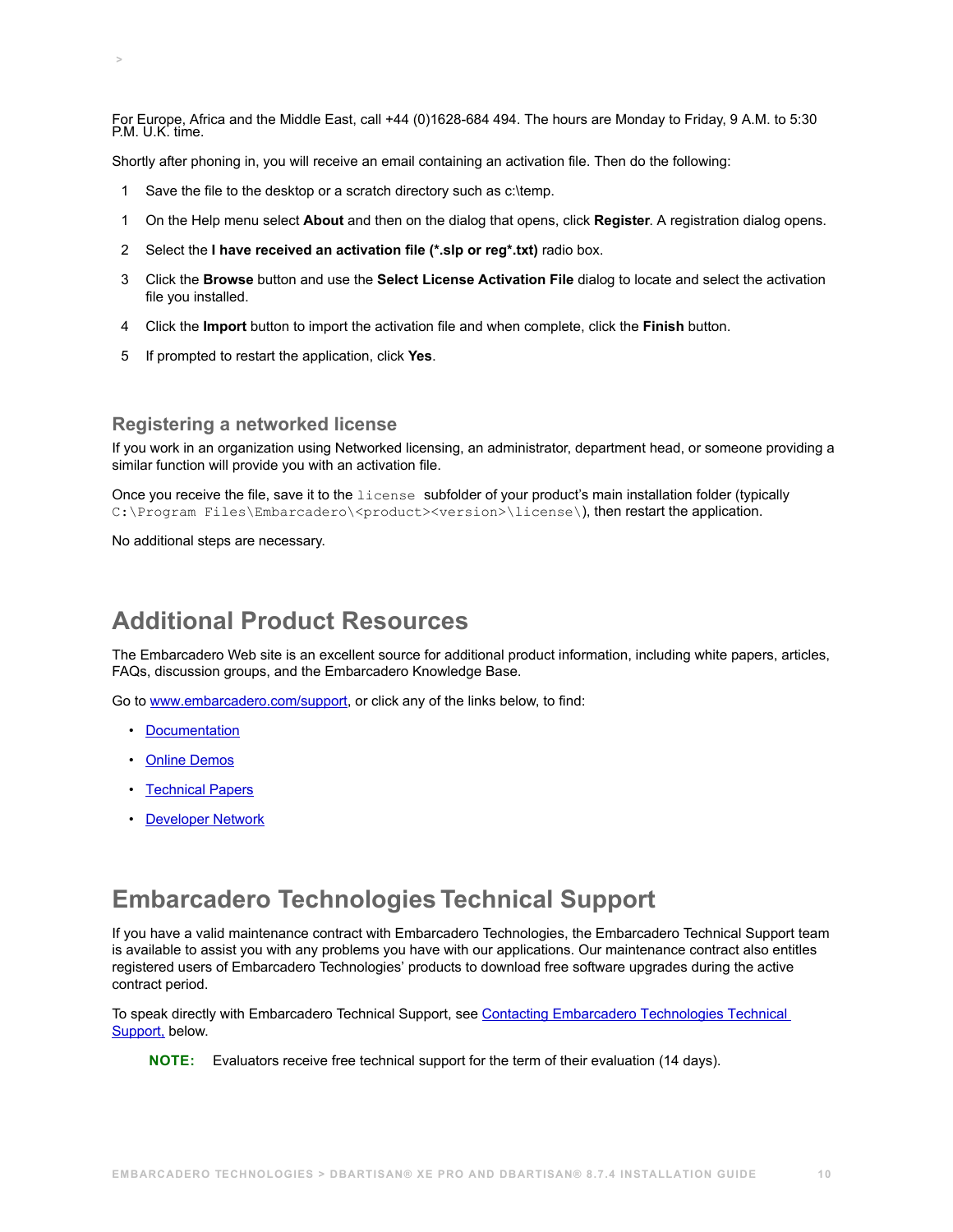# <span id="page-10-0"></span>**Contacting Embarcadero Technologies Technical Support**

When contacting Embarcadero Technologies Technical Support please provide the following to ensure swift and accurate service:

### **Personal Information**

• Name

 **>** 

- Company name and address
- Telephone number
- Fax number
- Email address

#### **Product and System Information**

- Embarcadero product name and version number. This information is found under Help, About.
- Your client operation system and version number.
- Your database and version number.

#### **Problem Description**

A succinct but complete description of the problem is required. If you are contacting us by telephone, please have the above information, including any error messages, available so that an Embarcadero Technical Support Engineer can reproduce the error and clearly understand the problem.

There are three ways to contact Embarcadero's Technical Support department:

- Via the [Web](#page-10-1)
- Via [Phone](#page-10-2)
- Via **[Email](#page-11-0)**

### <span id="page-10-1"></span>**Via the Web**

Embarcadero Technical Support provides an online form that lets you open a Support case via the Web. To access this form, go to [http://www.embarcadero.com/support/open\\_case.jsp.](http://www.embarcadero.com/support/open_case.jsp)

We normally acknowledge the receipt of every case on the same day, depending on the time of submission.

## <span id="page-10-2"></span>**Via Phone**

### **United States**

Embarcadero Technologies Technical Support phone number is (415) 834-3131 option 2 and then follow the prompts. The hours are Monday through Friday, 6:00 A.M. to 6:00 P.M. Pacific time.

For licensing issues, including Product Unlock Codes, call (415) 834-3131 option 2 and then follow the prompts. The hours are Monday through Friday, 6:00 A.M. to 6:00 P.M. Pacific time.

The Embarcadero Technologies Technical Support fax number is (415) 495-4418.

#### **EMEA**

Embarcadero Technologies Technical Support phone number is +44 (0)1628 684 499. The hours are Monday to Friday, 9 A.M. to 5:30 P.M. U.K. time.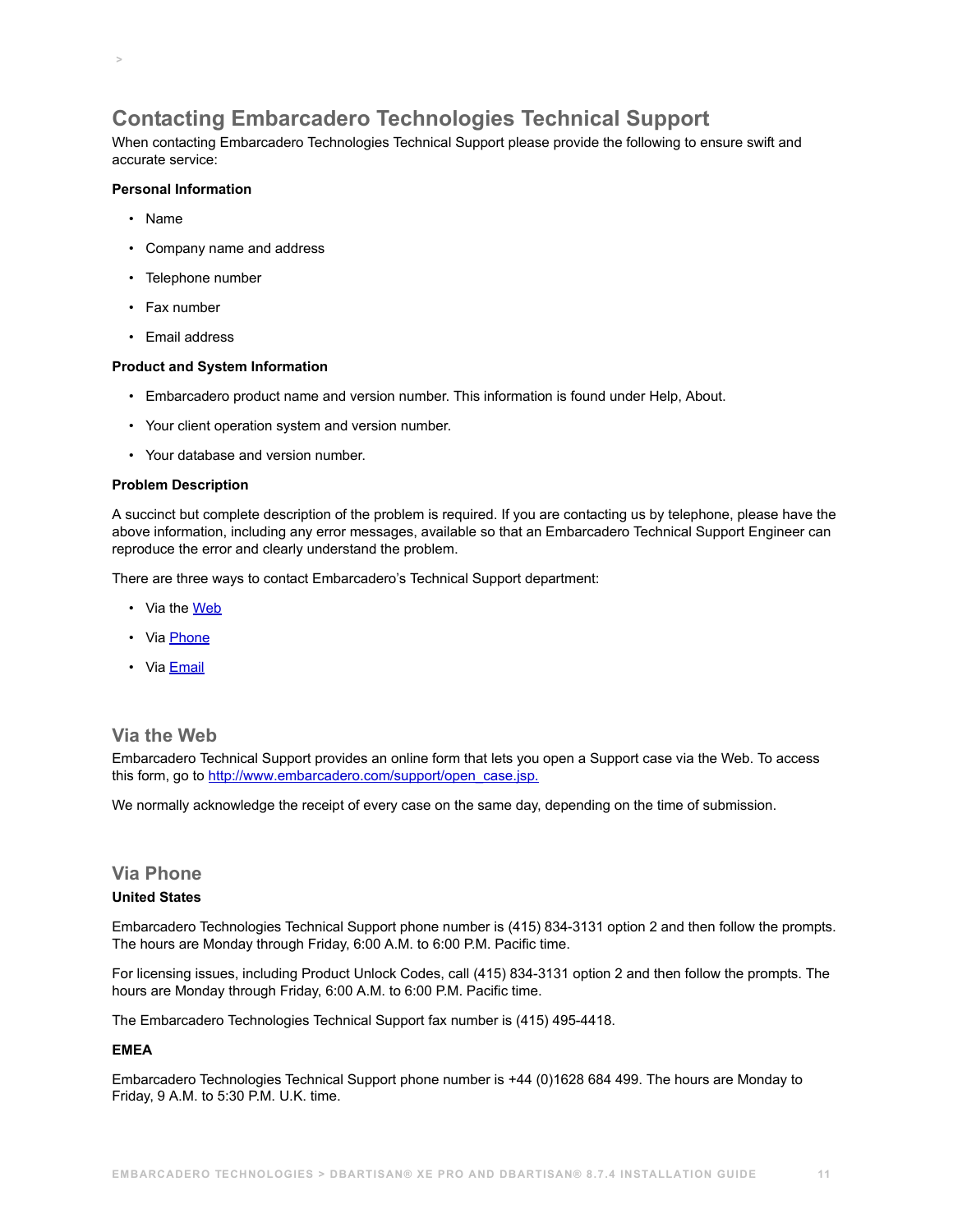For licensing issues, including Product Unlock Codes, call +44 (0)1628-684 494. The hours are Monday to Friday, 9 A.M. to 5:30 P.M. U.K. time

The Embarcadero Technologies Technical Support fax number is +44 (0)1628 684 401.

### <span id="page-11-0"></span>**Via Email**

 **>** 

#### **United States**

Depending on your needs, send your email to one of the following:

- [support@embarcadero.com](mailto:support@embarcadero.com?subject=Technical Support Request)  Get technical support for users and evaluators
- [upgrade@embarcadero.com](mailto:upgrade@embarcadero.com?subject=Upgrade Information Request)  Request upgrade information
- [key@embarcadero.com](mailto:key@embarcadero.com?subject=Key Request)  Request a product key
- [wish@embarcadero.com](mailto:wish@embarcadero.com?subject=Product Suggestion)  Make a suggestion about one of our products

### **EMEA**

Depending on your needs, send your email to one of the following:

- [uk.support@embarcadero.com-](mailto:uk.support@embarcadero.com?subject=Technical Support Request) Get technical support for users and evaluators
- [uk.upgrade@embarcadero.com](mailto:uk.upgrade@embarcadero.com?subject=Upgrade Information Request)  Request upgrade information
- [uk.key@embarcadero.com](mailto:uk.key@embarcadero.com?subject=Key Request)  Request a product key
- [uk.wish@embarcadero.com](mailto:uk.wish@embarcadero.com?subject=Product Suggestion)  Make a suggestion about one of our products